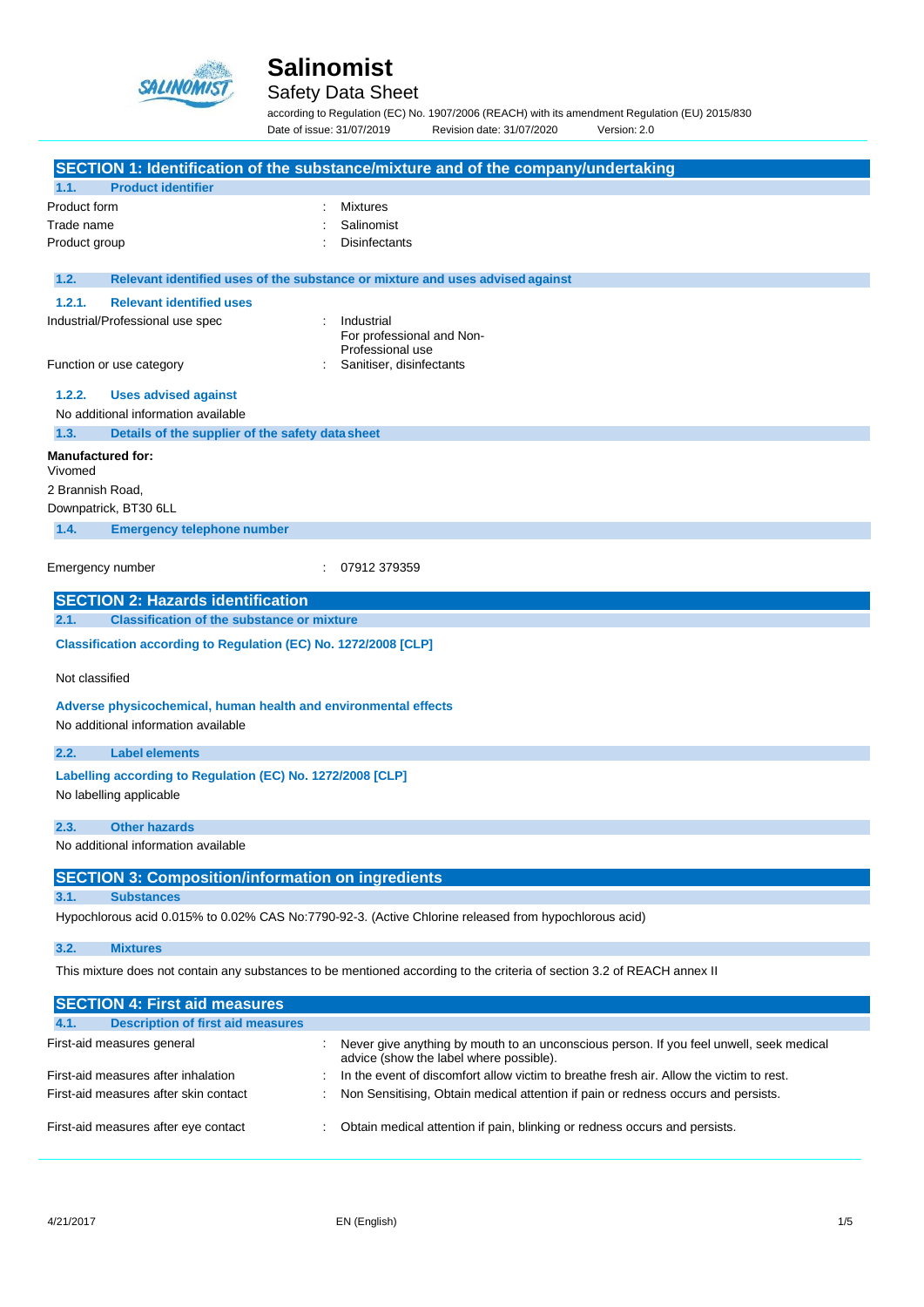# Safety Data Sheet

according to Regulation (EC) No. 1907/2006 (REACH) with its amendment Regulation (EU) 2015/830 First-aid measures after ingestion : Obtain emergency medical attention in the event of pain or discomfort. Do NOT induce vomiting. Symptoms/effects **intervalse and the symptoms**/effects in the symptoms/effects in the symptoms/effects of normal use. No additional information available No additional information available No additional information available No additional information available **6.1.1. For non-emergency personnel** Emergency procedures **Example 2018** Evacuate unnecessary personnel. **6.1.2. For emergency responders** Protective equipment **interval in the contract of the Cause** Equip cleanup crew with proper protection. Emergency procedures in the set of the Ventilate area. Quantities of 20 litres or less may be disposed of to drain. Methods for cleaning up **interval on the club of the UP** spills with suitable disposable cloth or absorbent material. See Heading 8. Exposure controls and personal protection. Precautions for safe handling : None required Storage conditions **interpret only in the original container in a cool, well ventilated place: Keep container closed when** not in use. Incompatible products : Strong bases. Strong acids. Incompatible materials **incompatible materials incompatible materials incompatible materials incompatible incompatible incompatible incompatible incompatible incompatible incompatible incompatible inc** Storage temperature : 5 - 35 °C Storage area : Store in a closed, dark container. No additional information available **SECTION 5: Firefighting measures 5.1. Extinguishing media SECTION 6: Accidental release measures 6.1. Personal precautions, protective equipment and emergency procedures 7.1. Precautions for safe handling 4.2. Most important symptoms and effects, both acute anddelayed 4.3. Indication of any immediate medical attention and special treatmentneeded 5.2. Special hazards arising from the substance or mixture 5.3. Advice for firefighters 6.2. Environmental precautions 6.3. Methods and material for containment and cleaning up 6.4. Reference to other sections SECTION 7: Handling and storage 7.2. Conditions for safe storage, including any incompatibilities 7.3. Specific end use(s)**

### **8.1. Control parameters SECTION 8: Exposure controls/personal protection**

No additional information available

**8.2. Exposure controls**

#### **Personal protective equipment:**

Avoid all unnecessary exposure.

**Hand protection:** None required

### **Eye protection:**

None Required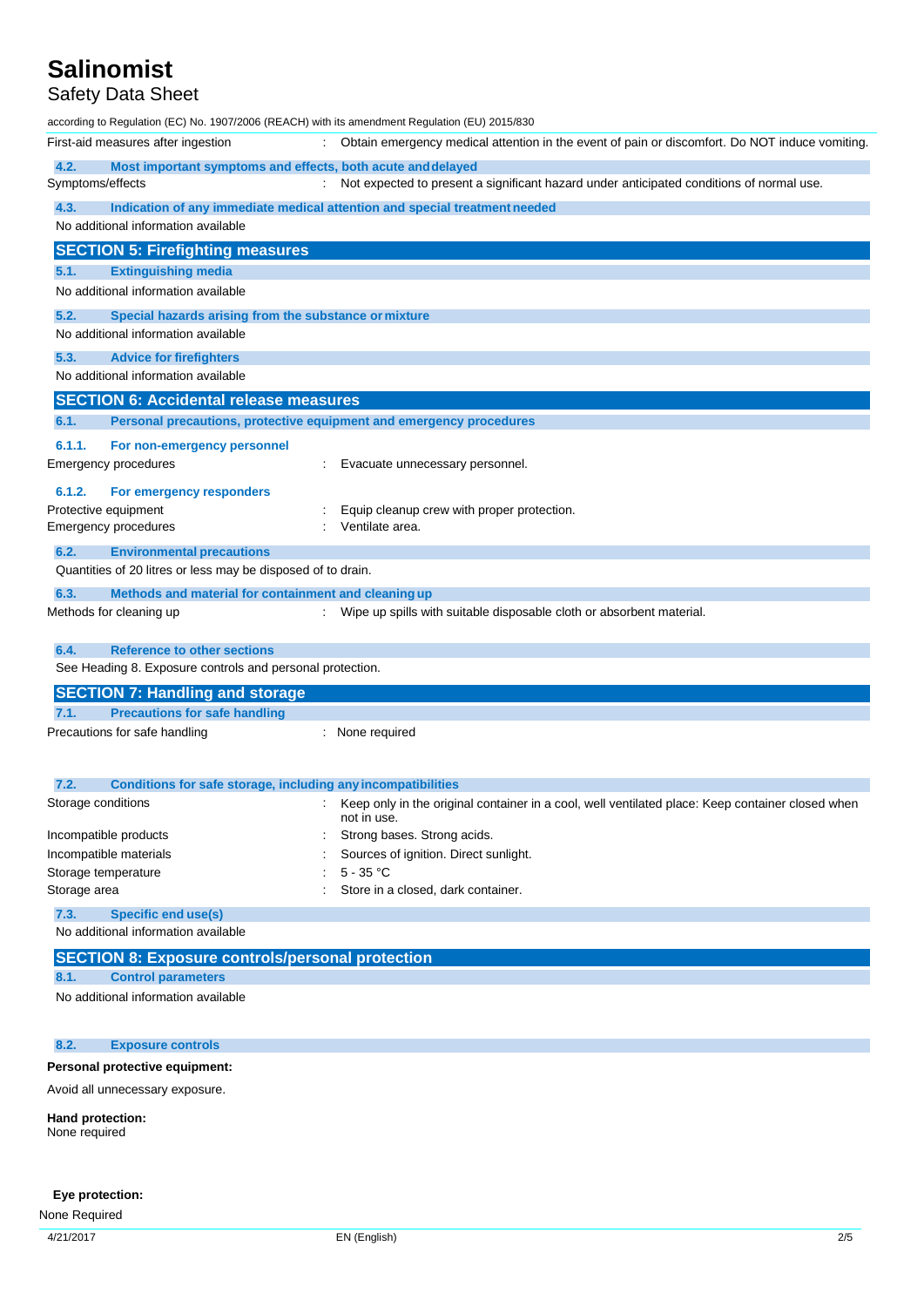Safety Data Sheet

according to Regulation (EC) No. 1907/2006 (REACH) with its amendment Regulation (EU) 2015/830

# **Respiratory protection:**

None required

### **Other information:**

Do not eat, drink or smoke during use.

| <b>SECTION 9: Physical and chemical properties</b>            |                   |
|---------------------------------------------------------------|-------------------|
| Information on basic physical and chemical properties<br>9.1. |                   |
| Physical state                                                | Liquid            |
| Appearance                                                    | Clear Solution.   |
| Colour                                                        | Colourless.       |
| Odour                                                         | odourless.        |
| Odour threshold                                               | No data available |
| pH                                                            | $6.5 - 7.5$       |
| Relative evaporation rate (butylacetate=1)                    | No data available |
| Melting point                                                 | No data available |
| Freezing point                                                | No data available |
| Boiling point                                                 | 100.1 $°C$        |
| Flash point                                                   | No data available |
| Auto-ignition temperature                                     | No data available |
| Decomposition temperature                                     | No data available |
| Flammability (solid, gas)                                     | Non flammable     |
| Vapour pressure                                               | No data available |
| Relative vapour density at 20 °C                              | No data available |
| Relative density                                              | 1 $q/cm3$         |
| Solubility                                                    | Soluble in water. |
| Log Pow                                                       | No data available |
| Viscosity, kinematic                                          | No data available |
| Viscosity, dynamic                                            | No data available |
| <b>Explosive properties</b>                                   | No data available |
| Oxidising properties                                          | No data available |
| <b>Explosive limits</b>                                       | No data available |

### **9.2. Other information**

No additional information available

| <b>SECTION 10: Stability and reactivity</b>                                              |                |
|------------------------------------------------------------------------------------------|----------------|
| 10.1.<br><b>Reactivity</b>                                                               |                |
| No additional information available                                                      |                |
| 10.2.<br><b>Chemical stability</b>                                                       |                |
| Not established.                                                                         |                |
| 10.3.<br><b>Possibility of hazardous reactions</b>                                       |                |
| Not established.                                                                         |                |
| <b>Conditions to avoid</b><br>10.4.                                                      |                |
| Direct sunlight. Extremely high or low temperatures.                                     |                |
| 10.5.<br><b>Incompatible materials</b>                                                   |                |
| Strong acids. Strong bases. Chlorine gas may be released in the presence of strong acid. |                |
| 10.6.<br><b>Hazardous decomposition products</b>                                         |                |
| fume. None                                                                               |                |
| <b>SECTION 11: Toxicological information</b>                                             |                |
| 11.1.<br>Information on toxicological effects                                            |                |
| Acute toxicity                                                                           | Not classified |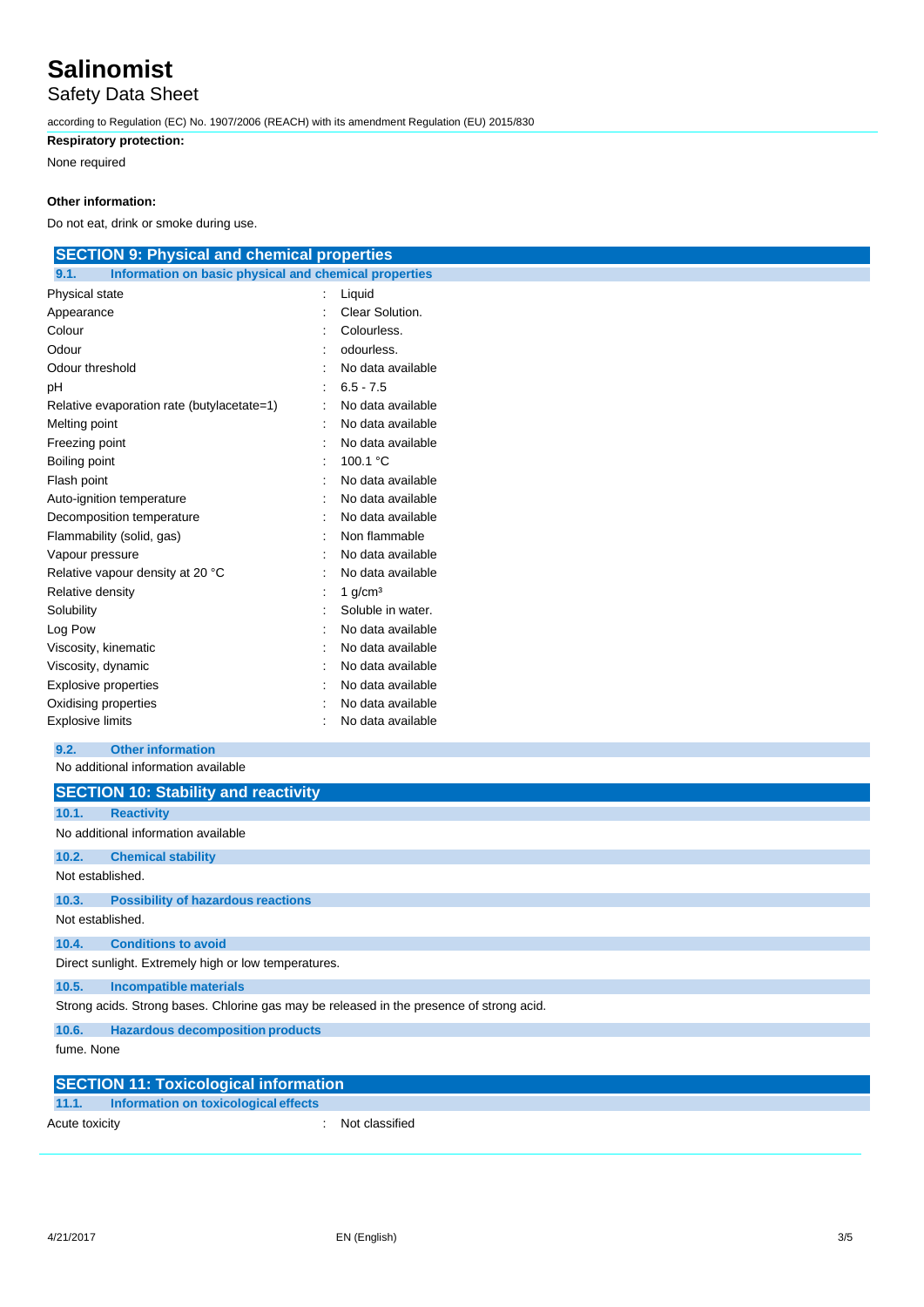# Safety Data Sheet

according to Regulation (EC) No. 1907/2006 (REACH) with its amendment Regulation (EU) 2015/830

| Skin corrosion/irritation                              | Not classified                                                    |
|--------------------------------------------------------|-------------------------------------------------------------------|
|                                                        | pH: 6.5 - 7.5                                                     |
| Additional information                                 | Based on available data, the classification criteria are not met  |
| Serious eye damage/irritation                          | Not classified                                                    |
|                                                        | pH: 6.5 - 7.5                                                     |
| Additional information                                 | Based on available data, the classification criteria are not met  |
| Respiratory or skin sensitisation                      | Not classified                                                    |
| Additional information                                 | Based on available data, the classification criteria are not met  |
| Germ cell mutagenicity                                 | Not classified                                                    |
|                                                        | Based on available data, the classification criteria are not met  |
| Carcinogenicity                                        | Not classified                                                    |
| Additional information                                 | Based on available data, the classification criteria are not met  |
| Reproductive toxicity                                  | Not classified                                                    |
| Additional information                                 | Based on available data, the classification criteria are not met  |
| STOT-single exposure                                   | Not classified                                                    |
| Additional information                                 | Based on available data, the classification criteria are not met  |
| STOT-repeated exposure                                 | Not classified                                                    |
| Additional information                                 | Based on available data, the classification criteria are not met  |
| Aspiration hazard                                      | Not classified                                                    |
| Additional information                                 | Based on available data, the classification criteria are not met  |
| Potential Adverse human health effects and<br>symptoms | Based on available data, the classification criteria are not met. |

| <b>SECTION 12: Ecological information</b> |
|-------------------------------------------|

```
12.1. Toxicity
```
No additional information available

| <b>Persistence and degradability</b><br>12.2.      |                                        |  |  |  |
|----------------------------------------------------|----------------------------------------|--|--|--|
| <b>Salinomist</b>                                  |                                        |  |  |  |
| Persistence and degradability                      | Not established.                       |  |  |  |
| <b>Bioaccumulative potential</b><br>12.3.          |                                        |  |  |  |
| <b>Salinomist</b>                                  |                                        |  |  |  |
| Bioaccumulative potential                          | Not established.                       |  |  |  |
| <b>Mobility in soil</b><br>12.4.                   |                                        |  |  |  |
| No additional information available                |                                        |  |  |  |
| <b>Results of PBT and vPvB assessment</b><br>12.5. |                                        |  |  |  |
| No additional information available                |                                        |  |  |  |
| Other adverse effects<br>12.6.                     |                                        |  |  |  |
| Additional information                             | Avoid release to the environment<br>÷. |  |  |  |
| <b>SECTION 13: Disposal considerations</b>         |                                        |  |  |  |

| $\blacksquare$ |                                            |  |                                                                                                           |  |
|----------------|--------------------------------------------|--|-----------------------------------------------------------------------------------------------------------|--|
| 13.1.          | Waste treatment methods                    |  |                                                                                                           |  |
|                | Product/Packaging disposal recommendations |  | Dispose in a safe manner in accordance with local/national regulations.<br>HDPE packaging may be recycled |  |
|                | Ecology - waste materials                  |  | Avoid release to the environment.                                                                         |  |

# **SECTION 14: Transport information** In accordance with ADR / RID / IMDG / IATA / ADN

| <b>ADR</b>                                 | <b>IMDG</b>    | <b>IATA</b>    | <b>ADN</b>     | <b>RID</b>     |  |
|--------------------------------------------|----------------|----------------|----------------|----------------|--|
| 14.1.<br><b>UN</b> number                  |                |                |                |                |  |
| Not applicable                             | Not applicable | Not applicable | Not applicable | Not applicable |  |
| 14.2.<br>UN proper shipping name           |                |                |                |                |  |
| Not applicable                             | Not applicable | Not applicable | Not applicable | Not applicable |  |
| Not applicable                             | Not applicable | Not applicable | Not applicable | Not applicable |  |
|                                            |                |                |                |                |  |
| <b>Transport hazard class(es)</b><br>14.3. |                |                |                |                |  |
| Not applicable                             | Not applicable | Not applicable | Not applicable | Not applicable |  |
| 4/21/2017                                  | EN (English)   |                |                | 4/5            |  |